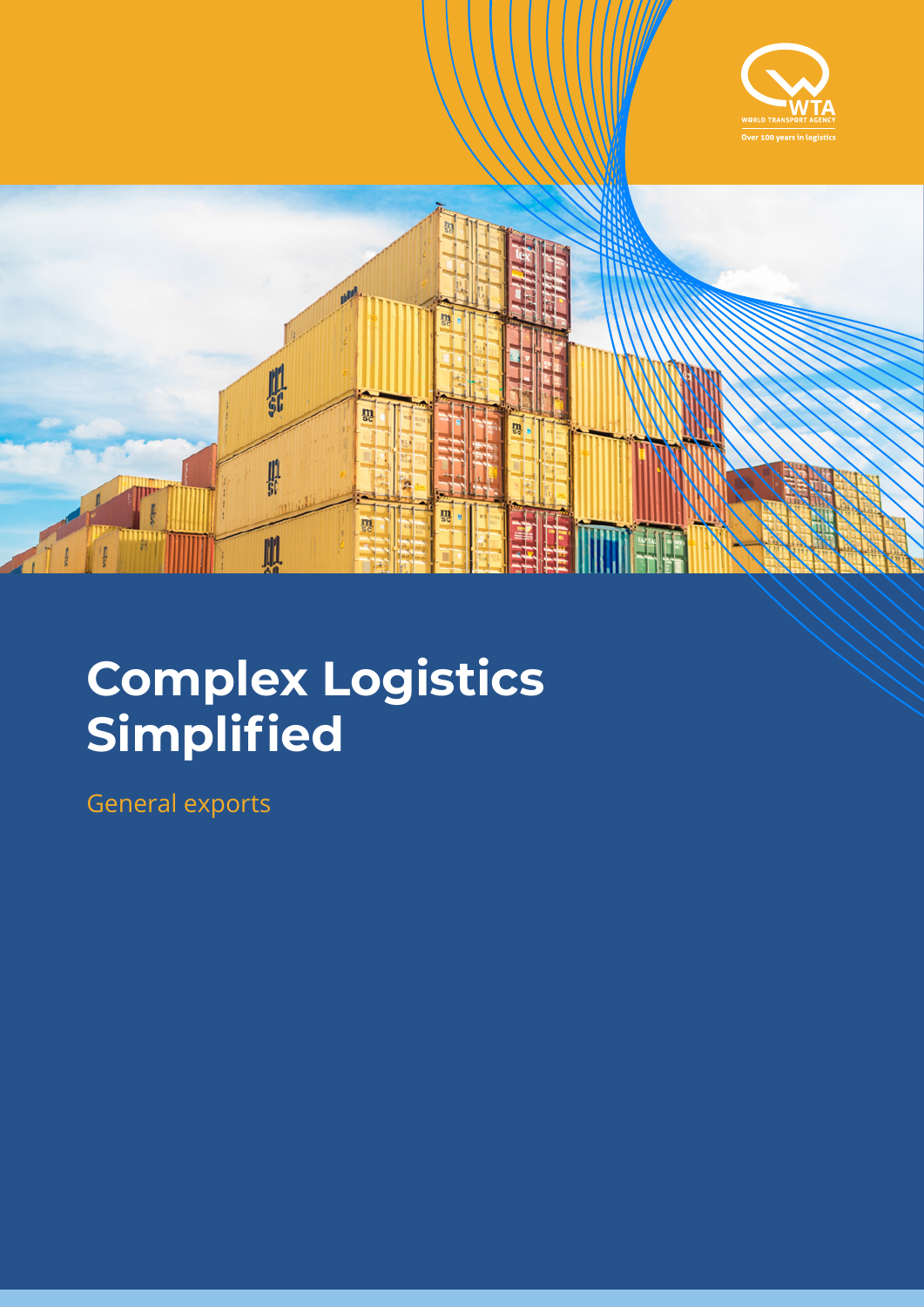## **We create a personalised logistical solution to ensure a seamless exporting experience.**

Transporting all kinds of goods to anywhere in the world with our network of global partners, we give all of our clients a completely personalised experience, streamlining supply chains and reducing overall costs.

With air, sea, overland and warehousing capabilities, we develop solutions that perfectly fit your individual needs - regardless of the complexity of your supply chain. We are work as a FAK (Freight All Kinds) service provider, allowing us to export goods without hassle. We endeavour to provide a seamless service every time.

Working with WTA UK means you will have access to your own account manager, who can assist you throughout the entire journey, to ensure your goods arrive safe and sound. Your account manager will also be able to assist you in determining the best course of action for your freight, depending on your requirements.

#### **WTA EXPERTS**



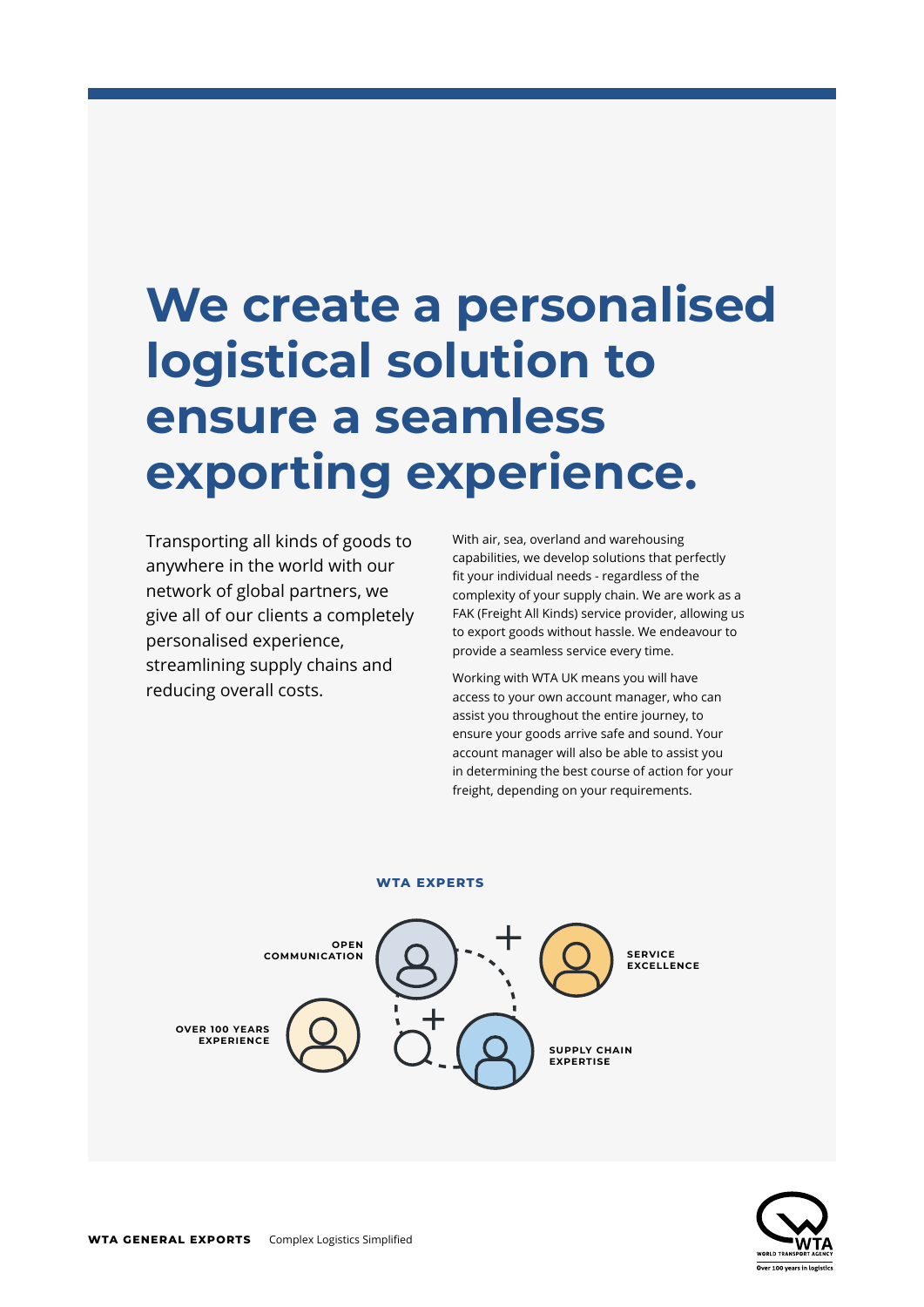### **We create clarity and maximise the effectiveness of your supply chain.**

For those with complicated supply chains, the shipping of your goods can be time-consuming and costly. To help you streamline your supply chain and maximise the effectiveness of your logistics, WTA UK offers a fully comprehensive supply chain management service.

Working hand-in-hand with you, our team of supply chain specialists perform an in-depth analysis of your current supply chain, carefully mapping out your relevant business activities to ensure that we fully understand your operations and objectives.

From here, we can develop a completely personalised solution that will not only streamline your supply chain but also reduce your overall costs as a result.

### **BUSINESS INTELLIGENCE**



By following our four-step process, your supply chain is transformed into a beacon of streamlined efficiency.



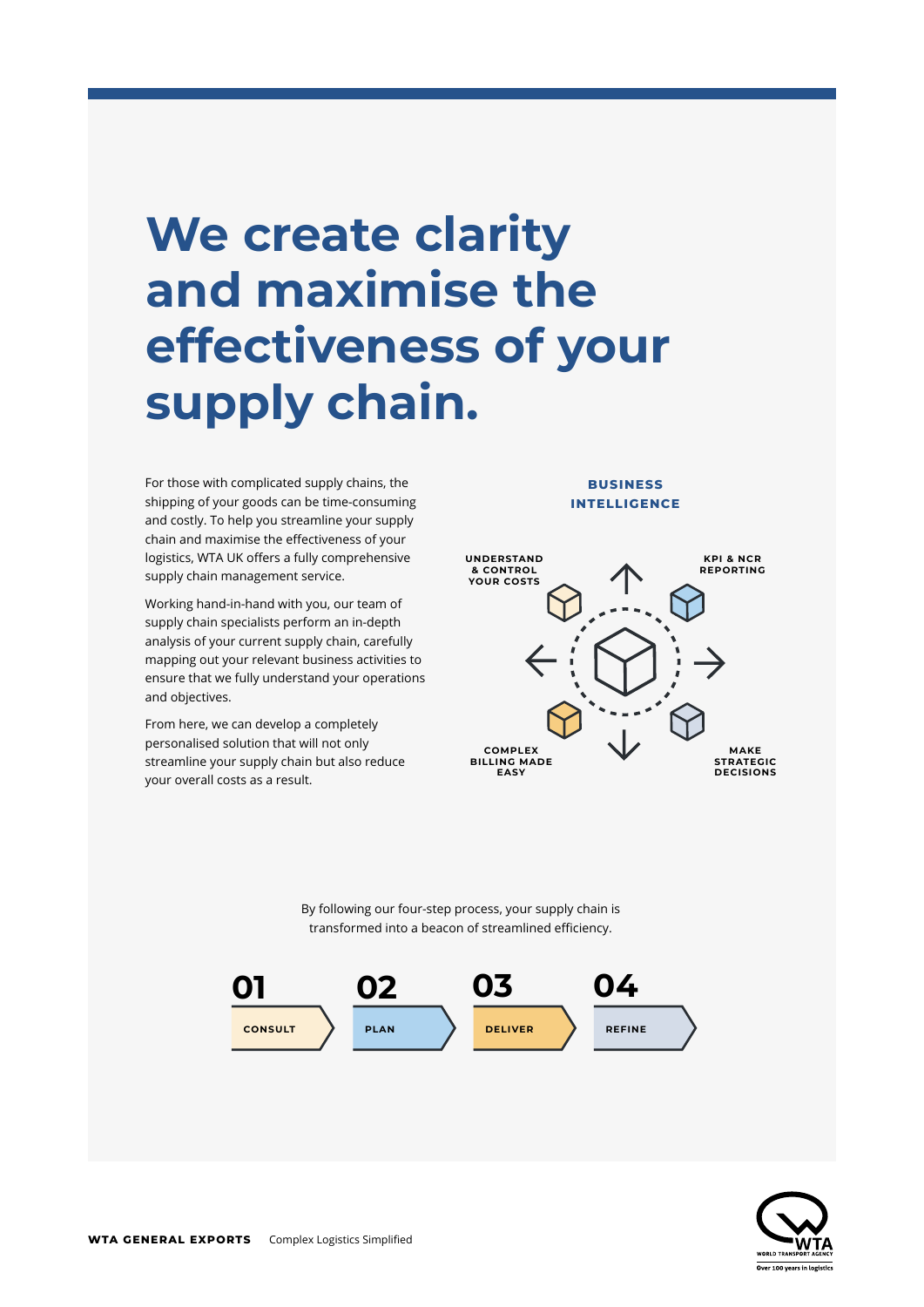### **Our expertise means you receive a customised logistics service.**

At WTA UK, we are experts across the whole logistics supply chain. We always personalise our approach according to our client's requirements. For this reason, we provide a variety of logistics services including Air Freight, Overland Freight and Sea Freight.

### **WTA Air Freight**

Whether you have a one-off shipment or daily needs, we can develop an air freight solution that works best for you. With long-standing relationships with the best in class carries across the globe, you can depend on our speed, reliability and security when delivering your goods.

#### **WTA Overland Freight**

Our overland freight services are entirely customisable. By working with select, quality assured partners, we can give you the versatility, reliability and value you need to make your operations a streamlined success.

### **WTA Sea Freight**

The process of transporting your goods via sea takes a great deal of organisation and attention to detail. At WTA, we take care of the entire process from A to B. We have regularly scheduled sailings on the world's significant trade routes, as well as the capacity to ship to any port that you require. We also offer you consolidation, full container, out of gauge and temperaturecontrolled services.

### **BEST IN CLASS**



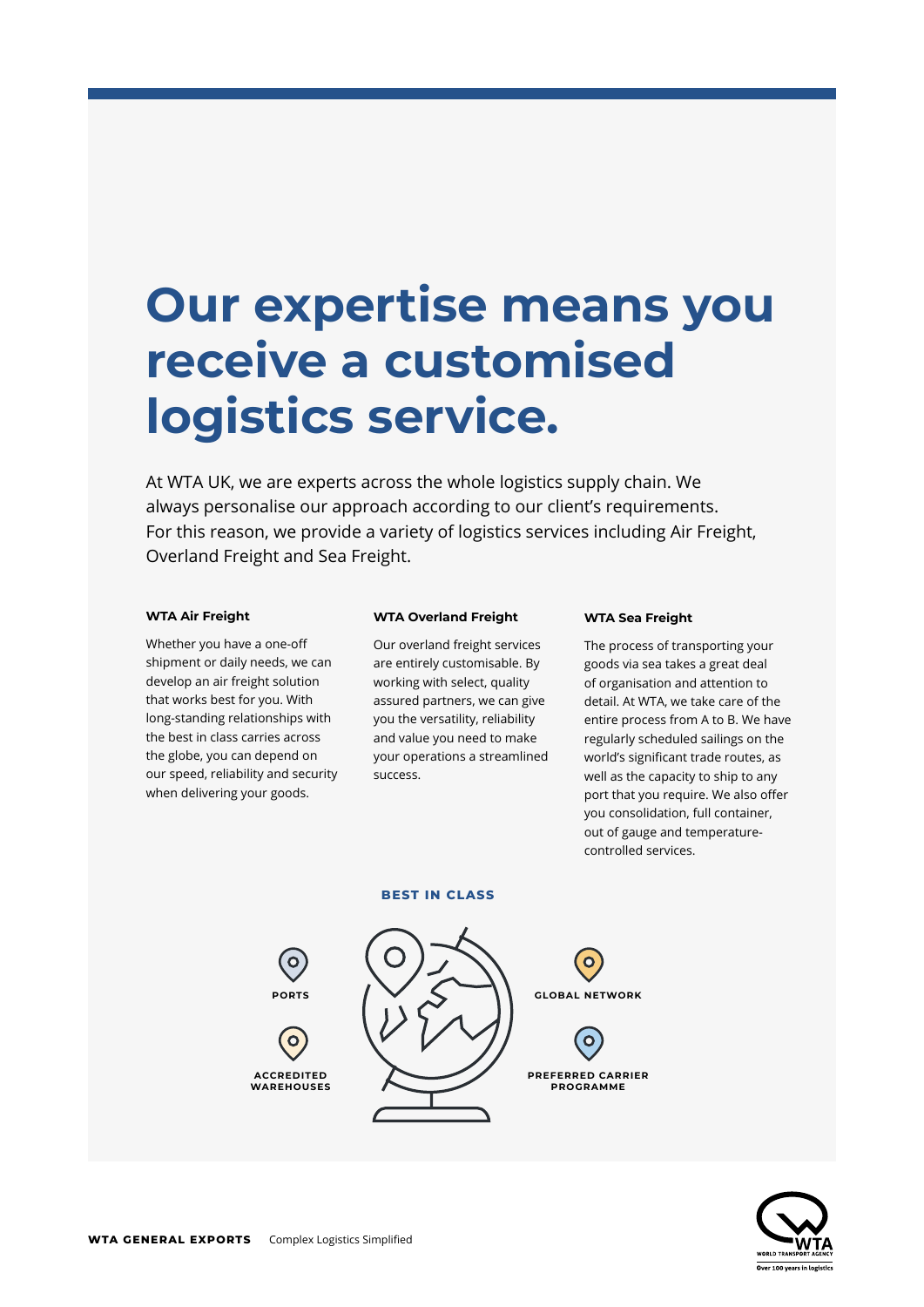### **WTA UK provides complete visibility from start to finish.**

The secure delivery of your goods is deeply embedded in our transport operations. For your peace of mind and convenience, we can give you 24/7 visibility of your goods. More so, we can provide you with access to any information you desire.

Aside from this, we can also provide value-added services that fulfil your unique supply chain requirements, including pick and pack, labelling and inventory management.

Our bespoke online solutions give you total control with full shipment visibility. Management reporting and competitive pricing ensure you receive outstanding value for money.



**SYSTEM INTEGRATION**

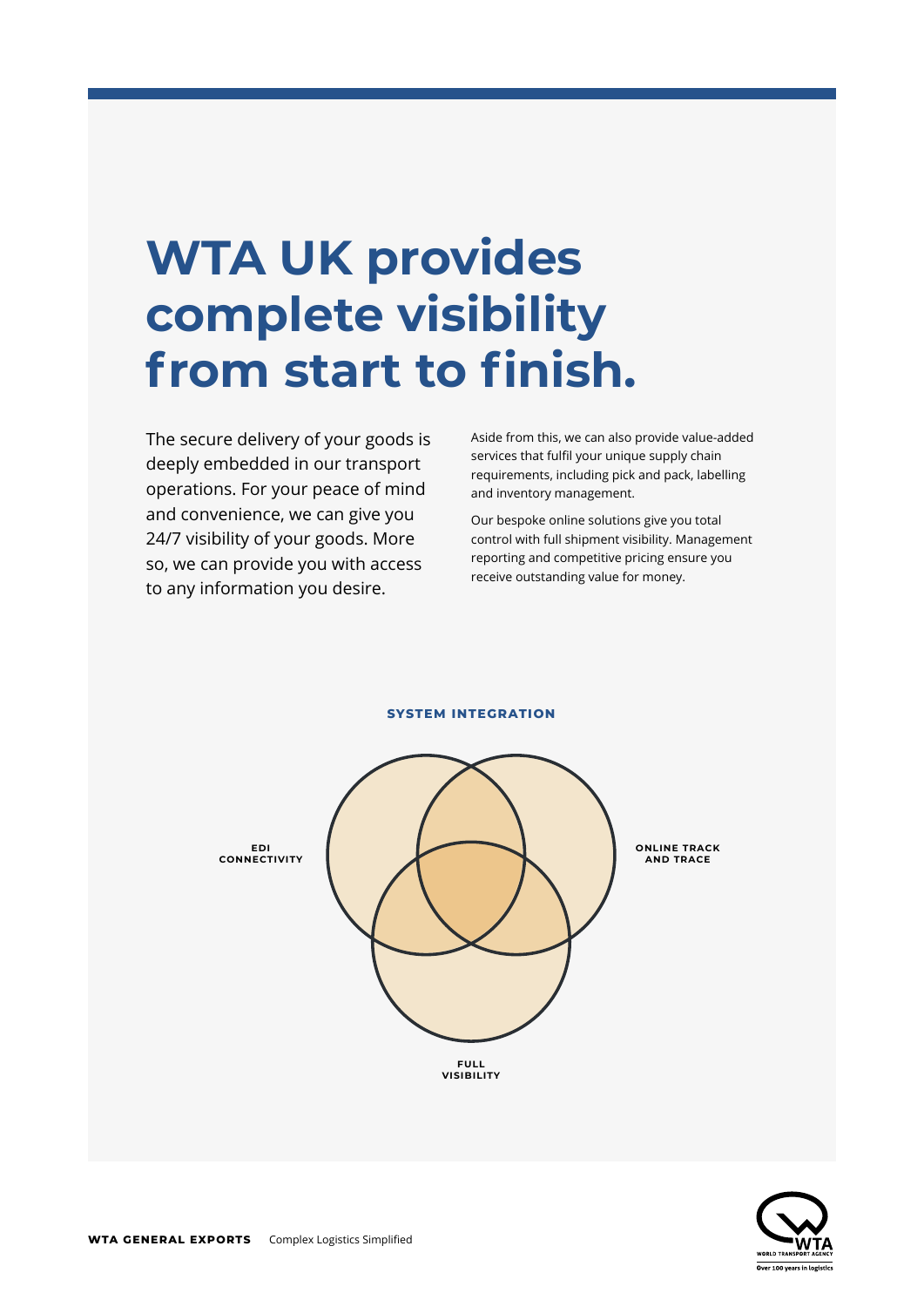## **We tailor our logistics to your shipping requirements.**

As leading experts, a core part of our service for clients is completing our due diligence and understanding the exports process on a worldwide scale.

WTA UK is both AEO Certified and C-TPAT Certified. We have a thorough understanding of customs requirements on a local level and will help you navigate this complex process.

Before exporting your goods, WTA UK will assist you in taking the necessary steps to ensure a smoothsailing process. WTA UK will work with you to ensure your product meets all legal requirements and that you have met all of the required labelling and licensing standards.